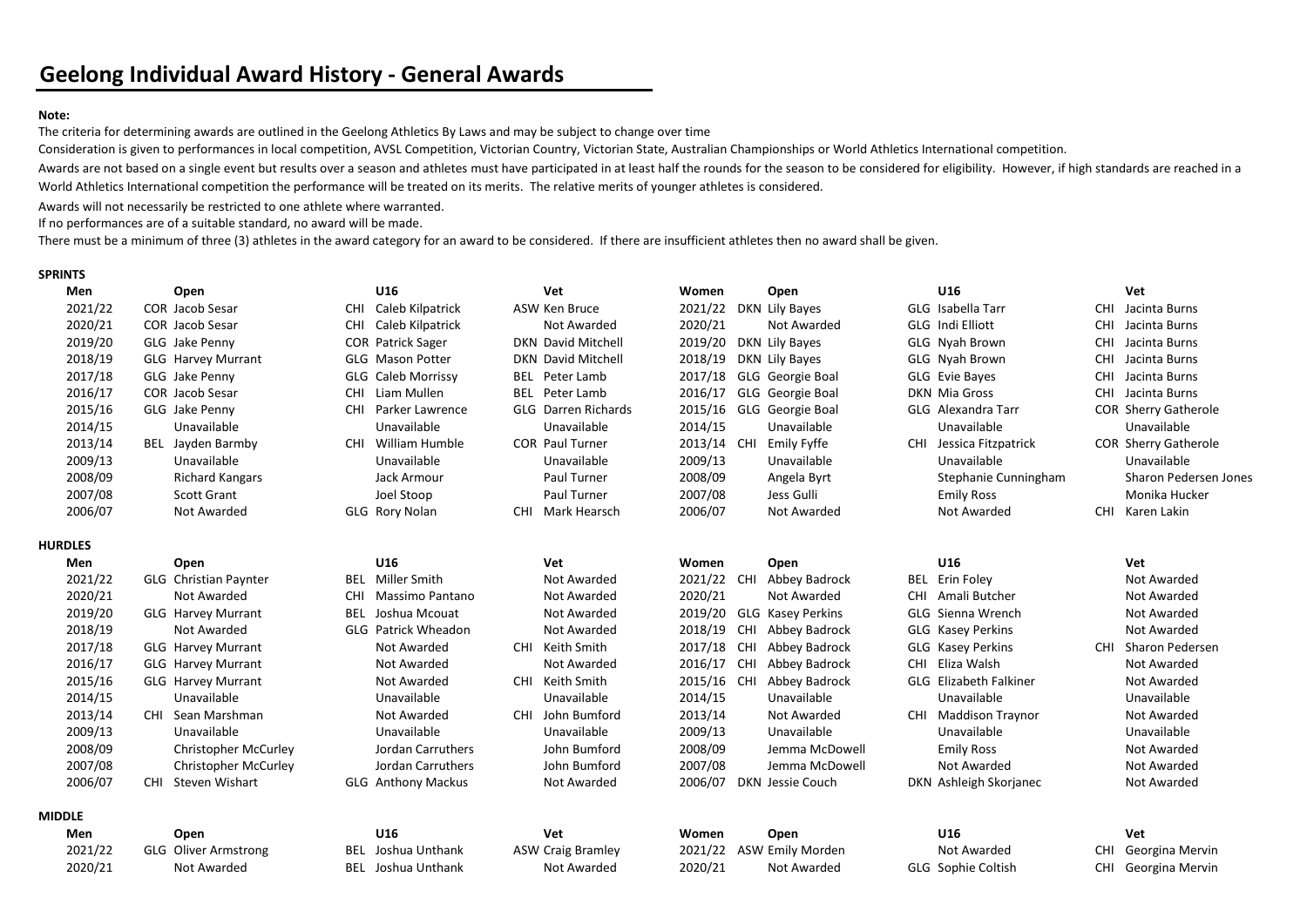## Geelong Individual Award History - General Awards

| 2019/20                 | <b>BEL</b> Grant Muir        |     | COR Jack Warelow      | <b>BEL</b> Darren Riviere   |         | 2019/20 CHI Cassidy Bradshaw | Not Awarded                 |            | CHI Georgina Mervin   |
|-------------------------|------------------------------|-----|-----------------------|-----------------------------|---------|------------------------------|-----------------------------|------------|-----------------------|
| 2018/19                 | <b>BEL</b> Grant Muir        |     | CHI Nicholas O'Brien  | <b>BEL</b> Peter Lamb       |         | 2018/19 CHI Olivia Hobbs     | CHI Skye Ellis              |            | Not Awarded           |
| 2017/18                 | CHI Christian Davis          |     | GLG Will Gray         | Not Awarded                 | 2017/18 | Not Awarded                  | CHI Megan Dickson           |            | Not Awarded           |
| 2016/17                 | CHI Christian Davis          |     | Not Awarded           | Not Awarded                 | 2016/17 | Not Awarded                  | Not Awarded                 |            | Not Awarded           |
| 2015/16                 | <b>COR Christian Davis</b>   |     | Not Awarded           | Not Awarded                 | 2015/16 | Not Awarded                  | Not Awarded                 |            | Not Awarded           |
| 2014/15                 | Unavailable                  |     | Unavailable           | Unavailable                 | 2014/15 | Unavailable                  | Unavailable                 |            | Unavailable           |
| 2013/14                 | Not Awarded                  |     | Not Awarded           | <b>BEL</b> Peter Lamb       | 2013/14 | Not Awarded                  | Not Awarded                 |            | Sharon Pedersen       |
| 2009/13                 | Unavailable                  |     | Unavailable           | Unavailable                 | 2009/13 | Unavailable                  | Unavailable                 |            | Unavailable           |
| 2008/09                 | Oliver Dunbabin              |     | Jackson Hamill Beach  | Stephen Oldfield            | 2008/09 | Not Awarded                  | Not Awarded                 |            | Sharon Pedersen Jones |
| 2007/08                 | Oliver Dunbabin              |     | Not Awarded           | Stephen Oldfield            | 2007/08 | Not Awarded                  | Not Awarded                 |            | Not Awarded           |
| 2006/07                 | Not Awarded                  |     | Not Awarded           | Not Awarded                 | 2006/07 | Not Awarded                  | DKN Kate Sly                |            | Not Awarded           |
| <b>DISTANCE</b>         |                              |     |                       |                             |         |                              |                             |            |                       |
| Men                     | Open                         |     | U16                   | Vet                         | Women   | Open                         | U16                         |            | Vet                   |
| 2021/22                 | Not Awarded                  |     | CHI Jacob Sprunt      | Not Awarded                 |         | 2021/22 ASW Emily Morden     | Not Awarded                 |            | Not Awarded           |
| 2020/21                 | Not Awarded                  |     | CHI Jack Elliott      | Not Awarded                 | 2020/21 | Not Awarded                  | Not Awarded                 |            | CHI Georgina Mervin   |
| 2019/20                 | <b>BEL</b> Grant Muir        |     | GLG Ethan Grills      | <b>BEL</b> Grant Simpson    | 2019/20 | Not Awarded                  | CHI Megan Dickson           |            | CHI Susan Howell      |
| 2018/19                 | CHI Grant Muir               |     | GLG Ethan Grills      | <b>BEL</b> Darren Riviere   |         | 2018/19 CHI Olivia Hobbs     | CHI Megan Dickson           |            | Not Awarded           |
| 2017/18                 | Not Awarded                  |     | DKN Josh Berry        | Not Awarded                 |         | 2017/18 CHI Olivia Hobbs     | CHI Skye Ellis              |            | CHI Tracie Dekleva    |
| 2016/17                 | Not Awarded                  | CHI | Oliver Wiltshire      | Not Awarded                 | 2016/17 | Not Awarded                  | CHI Olivia Hobbs            | <b>CHI</b> | Sharon Pedersen       |
| 2015/16                 | DKN Eamon Anderson           |     | CHI Oliver Wiltshire  | <b>BEL</b> Grant Simpson    | 2015/16 | Not Awarded                  | <b>DKN Rebecca Waters</b>   |            | CHI Tracie Dekleva    |
| 2014/15                 | Unavailable                  |     | Unavailable           | Unavailable                 | 2014/15 | Unavailable                  | Unavailable                 |            | Unavailable           |
| 2013/14                 | Not Awarded                  |     | CHI Lachlan Partridge | <b>BEL</b> Grant Simpson    | 2013/14 | Not Awarded                  | Not Awarded                 |            | CHI Sharon Pedersen   |
| 2009/13                 | Unavailable                  |     | Unavailable           | Unavailable                 | 2009/13 | Unavailable                  | Unavailable                 |            | Unavailable           |
| 2008/09                 | Not Awarded                  |     | Jesse Shields         | Jack Verstraten             | 2008/09 | Not Awarded                  | Claudia Verstraten          |            | Not Awarded           |
| 2007/08                 | Not Awarded                  |     | Not Awarded           | Not Awarded                 | 2007/08 | Kate Sly                     | Not Awarded                 |            | Not Awarded           |
| 2006/07                 | Not Awarded                  |     | Not Awarded           | CHI Alan Jenkins            | 2006/07 | Not Awarded                  | Not Awarded                 |            | Not Awarded           |
| <b>WALKS</b>            |                              |     |                       |                             |         |                              |                             |            |                       |
| Men                     | Open                         |     | U16                   | Vet                         | Women   | Open                         | U16                         |            | Vet                   |
| 2021/22                 | Not Awarded                  |     | Not Awarded           | Not Awarded                 | 2021/22 | Not Awarded                  | Not Awarded                 |            | Not Awarded           |
| 2020/21                 | Not Awarded                  |     | Not Awarded           | Not Awarded                 | 2020/21 | Not Awarded                  | Not Awarded                 |            | Not Awarded           |
| 2019/20                 | Not Awarded                  |     | Not Awarded           | Not Awarded                 | 2019/20 | Not Awarded                  | Not Awarded                 |            | Not Awarded           |
| 2018/19                 | Not Awarded                  |     | Not Awarded           | Not Awarded                 | 2018/19 | Not Awarded                  | COR Kaylah Keikkila-Dubowik |            | Not Awarded           |
| 2017/18                 | Not Awarded                  |     | Not Awarded           | Not Awarded                 | 2017/18 | Not Awarded                  | Not Awarded                 |            | Not Awarded           |
| 2016/17                 | Not Awarded                  |     | Not Awarded           | Not Awarded                 | 2016/17 | Not Awarded                  | <b>COR</b> Jordan Leamer    |            | Not Awarded           |
| 2015/16                 | Not Awarded                  |     | Not Awarded           | Not Awarded                 | 2015/16 | Not Awarded                  | Not Awarded                 |            | Not Awarded           |
| 2014/15                 | Unavailable                  |     | Unavailable           | Unavailable                 | 2014/15 | Unavailable                  | Unavailable                 |            | Unavailable           |
| 2013/14                 | Not Awarded                  |     | Not Awarded           | <b>COR James Christmass</b> | 2013/14 | Not Awarded                  | Not Awarded                 |            | Not Awarded           |
| 2009/13                 | Unavailable                  |     | Unavailable           | Unavailable                 | 2009/13 | Unavailable                  | Unavailable                 |            | Unavailable           |
| 2008/09                 | <b>COR Nicholas Mirarchi</b> |     | Lewis Clark           | Not Awarded                 | 2008/09 | Not Awarded                  | Not Awarded                 |            | Not Awarded           |
| 2007/08                 | <b>COR Nicholas Mirarchi</b> |     | Not Awarded           | Harold Boddy                |         | 2007/08 GLG Yolanda Russell  | Not Awarded                 |            | Not Awarded           |
| 2006/07                 | <b>COR</b> Daniel Payne      |     | COR Nicholas Mirarchi | Not Awarded                 |         | 2006/07 GLG Yolanda Russell  | Not Awarded                 |            | Not Awarded           |
| <b>HORIZONTAL JUMPS</b> |                              |     |                       |                             |         |                              |                             |            |                       |
| Men                     | Open                         |     | U16                   | Vet                         | Women   | Open                         | U16                         |            | Vet                   |
| 2021/22                 | CHI D'Artagnan Reed-Broekman |     | CHI Guy Williams      | GLG Nick Hodgson            |         | 2021/22 CHI Tiana Boras      | CHI Karla Boras             |            | COR Wendy Talbot      |